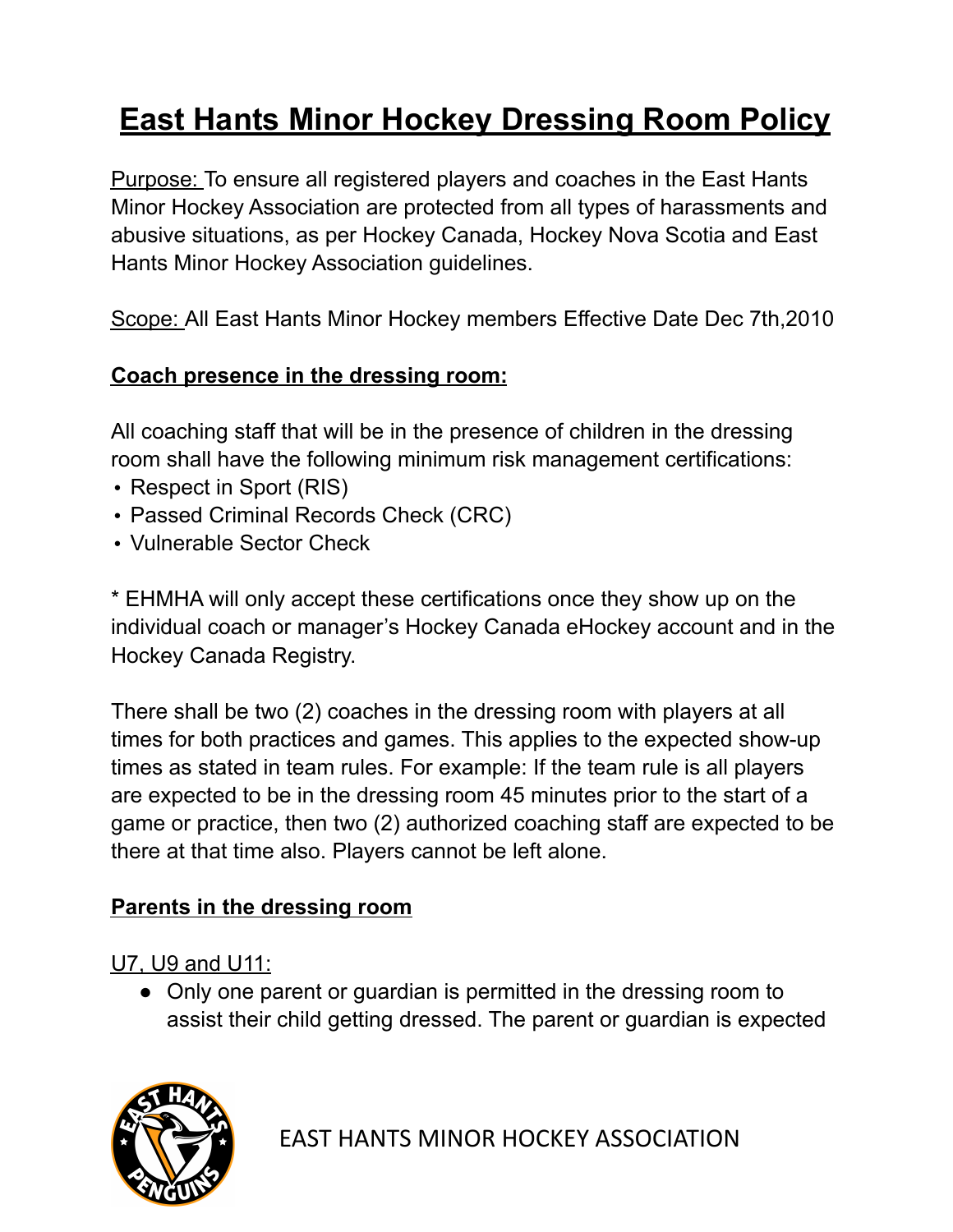to leave the dressing room immediately after the player is dressed and must vacate the hallway area outside the dressing rooms.

- After the practice or game, a parent or guardian is permitted back in the dressing room to assist their child getting undressed only after coaching staff has had time to address any issues from the game or practice.
- Siblings, friends, strollers, other family members, or additional parents or guardians are not permitted in the dressing room to assist getting players dressed or undressed. If a single parent or guardian has to look after children that can not be left unattended for a short period of time, please request one of the coaching staff assist your child getting dressed if they need the help. This is for everyone's safety.
- All U11 aged and above players should be encouraged to start tightening and tying their own skates and dressing themselves. Coaches can assist if need be.

### U13, U15 and U18:

- Parents or guardians are not permitted beyond the hallway door leading to the dressing rooms or in the dressing rooms except when:
	- there is a medical emergency that their presence may be essential to the well being of their child
	- $\circ$  invited by the coaching staff

## **Female players - Requiring a separate dressing room U7, U19 and U11**

• Hockey Canada allows co-ed dressing room situations at the U7, U9 and U11 levels (5-10 years of age) provided participants in a co-ed situation either arrive in full equipment or wear at a minimum gym shorts or long underwear and a full t-shirt (no tank tops); all of which must be in good condition without holes or tears.

### **U13, U15 and U18**

At the U13 level and above (11 years old and above), the following conditions will apply in all co-ed team environments:



EAST HANTS MINOR HOCKEY ASSOCIATION